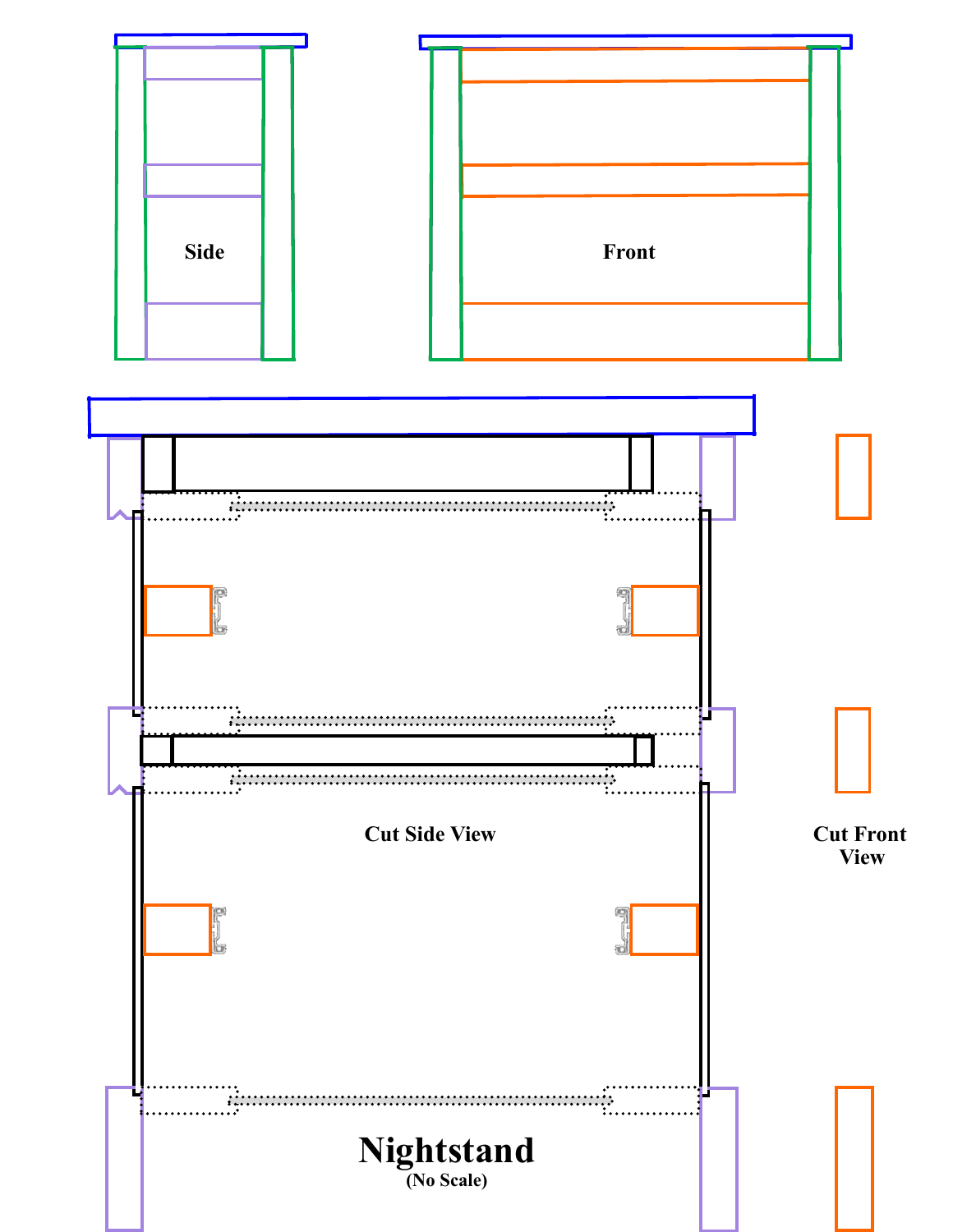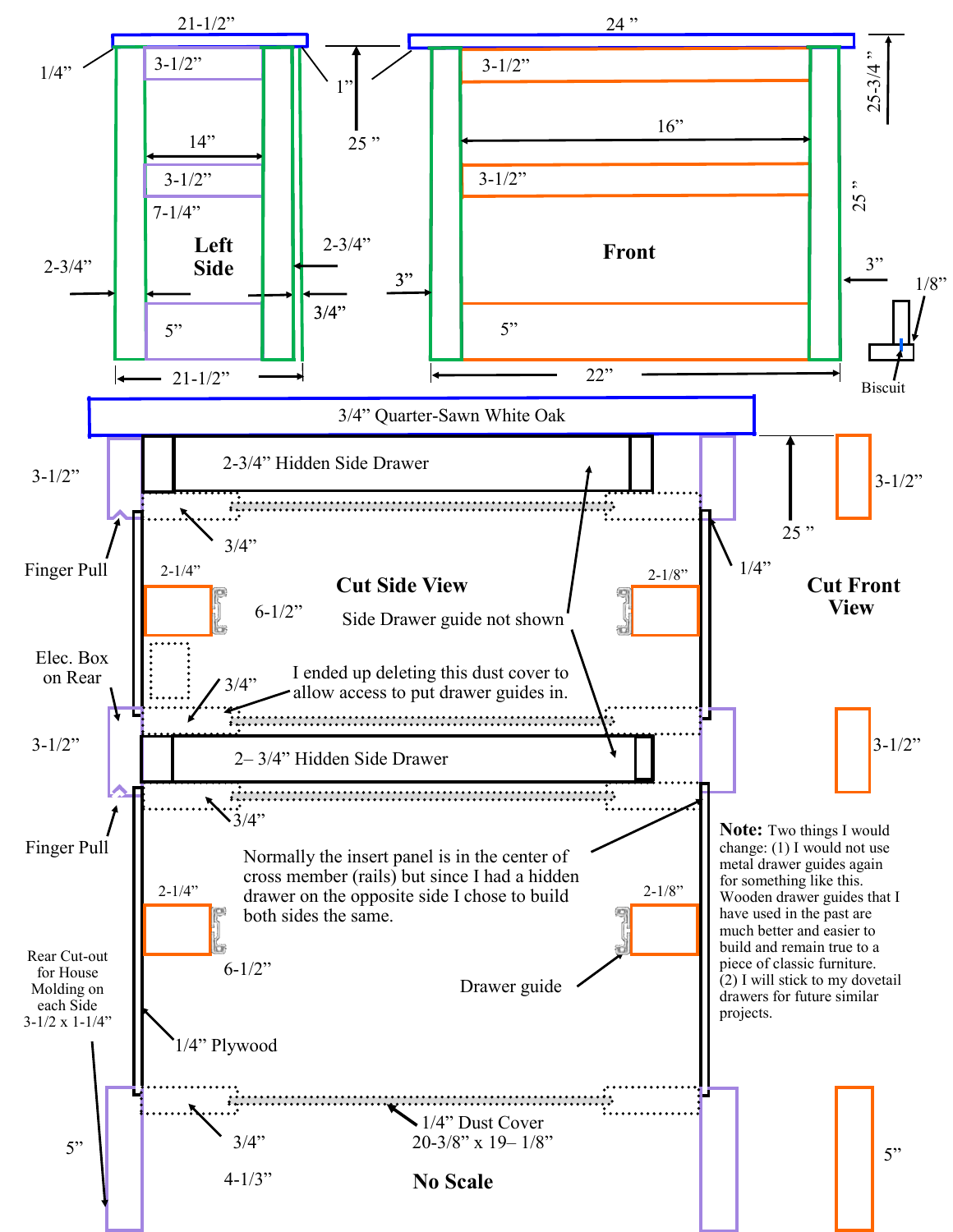## **2 Front Drawers Details**

**Drawer Location: 2 Front Drawers**

**Drawer Opening Height: 6-1/2"**

**Drawer Opening Width: 16 Inches**

**Drawer Type: Flush False Front, Inside Fit**

**Drawer Material Thickness: 3/4 "**



**No Scale**